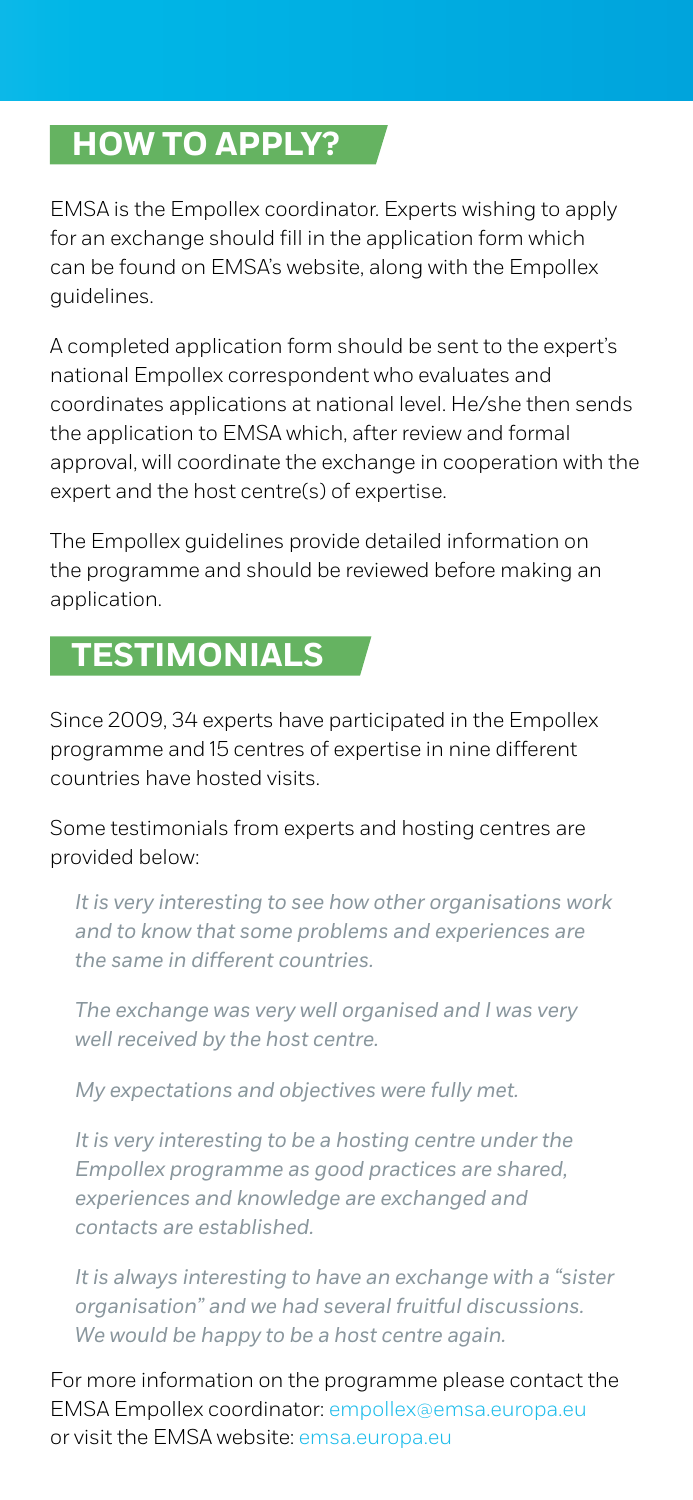

Photo credits: Krisdayod/shutterstock.com; EMSA staff Nightman1965/shutterstock.com; HeliHead/shutterstock.com

**European Maritime Safety Agency (EMSA)**  Praça Europa 4 **/** 1249-206 Lisbon **/** Portugal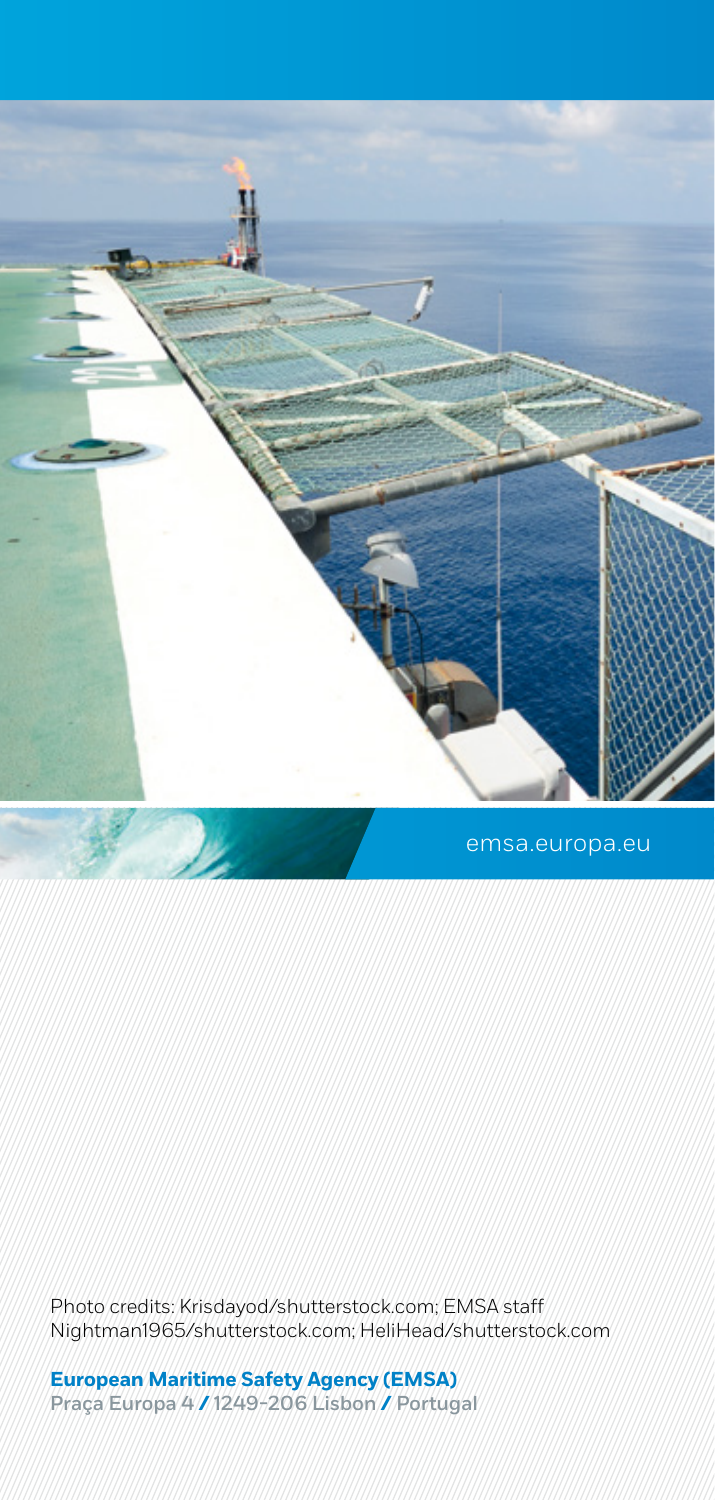Improving preparedness & response

# **EMPOLLEX PROGRAMME EMPOLLEX**

**MANUAL** ON STATION

### **MARINE POLLUTION EXPERT EXCHANGE PROGRAMME**

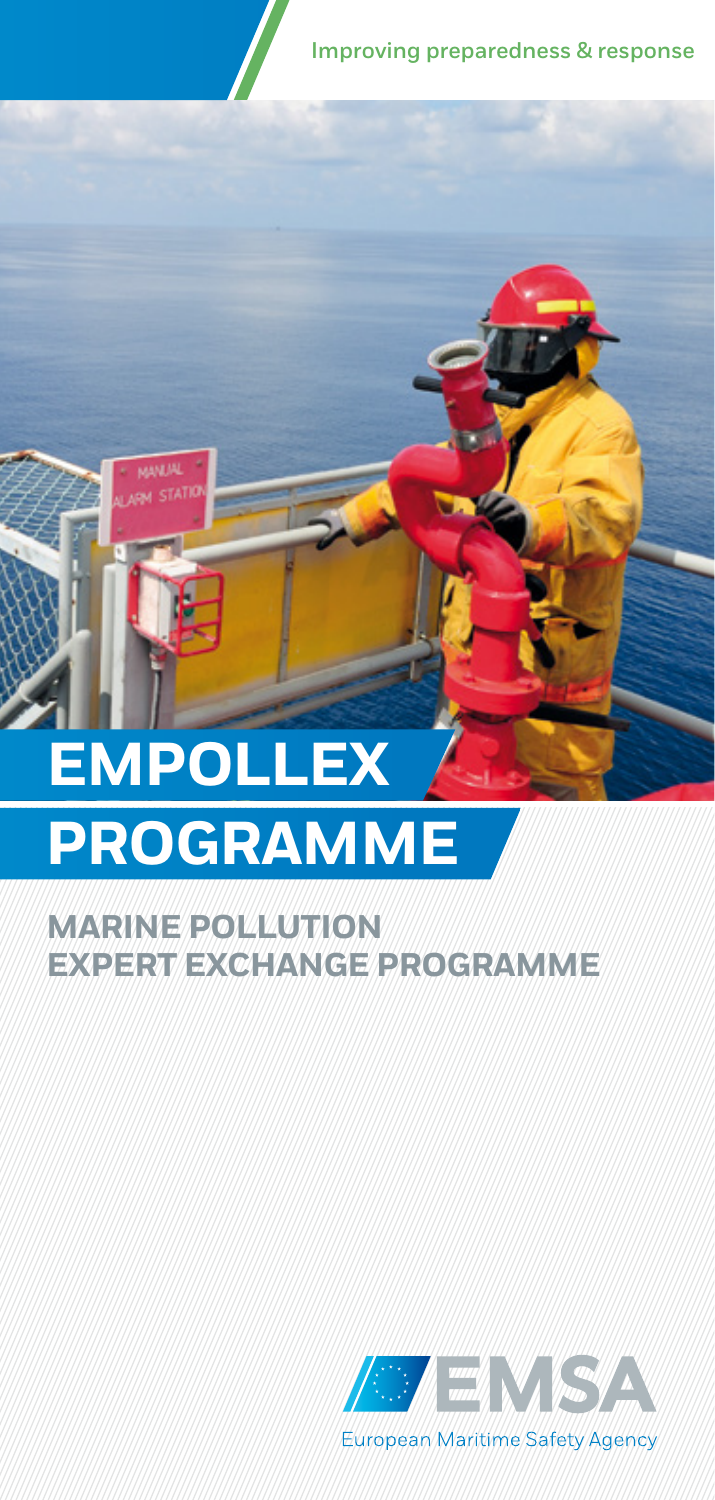### **INTRODUCING EMPOLLEX**

Marine pollution from ships and from oil and gas installations, including oil pollution and pollution by hazardous and noxious substances (HNS), often needs to be addressed at-sea and within a short time frame. International cooperation is essential during major maritime pollution incidents, as the response operations demand a high level of skills, equipment and coordination.

International cooperation is improved when the experts and organisations involved have knowledge of each other's working practices. This can be facilitated through the EMSA Marine Pollution Expert Exchange Programme (Empollex).

Through Empollex experts from participating states are given the opportunity to visit foreign centres of expertise in order to exchange experiences. During the exchange the experts visit emergency services or other organisations with special expertise in marine pollution preparedness and response, to learn about approaches taken in other countries.

# **OBJECTIVES OF THE PROGRAMME**

- Promote exchange of best practice and expertise between national administrations
- **Enhance contacts and cooperation between participating** states, with a view to improving national preparedness and capabilities for response.

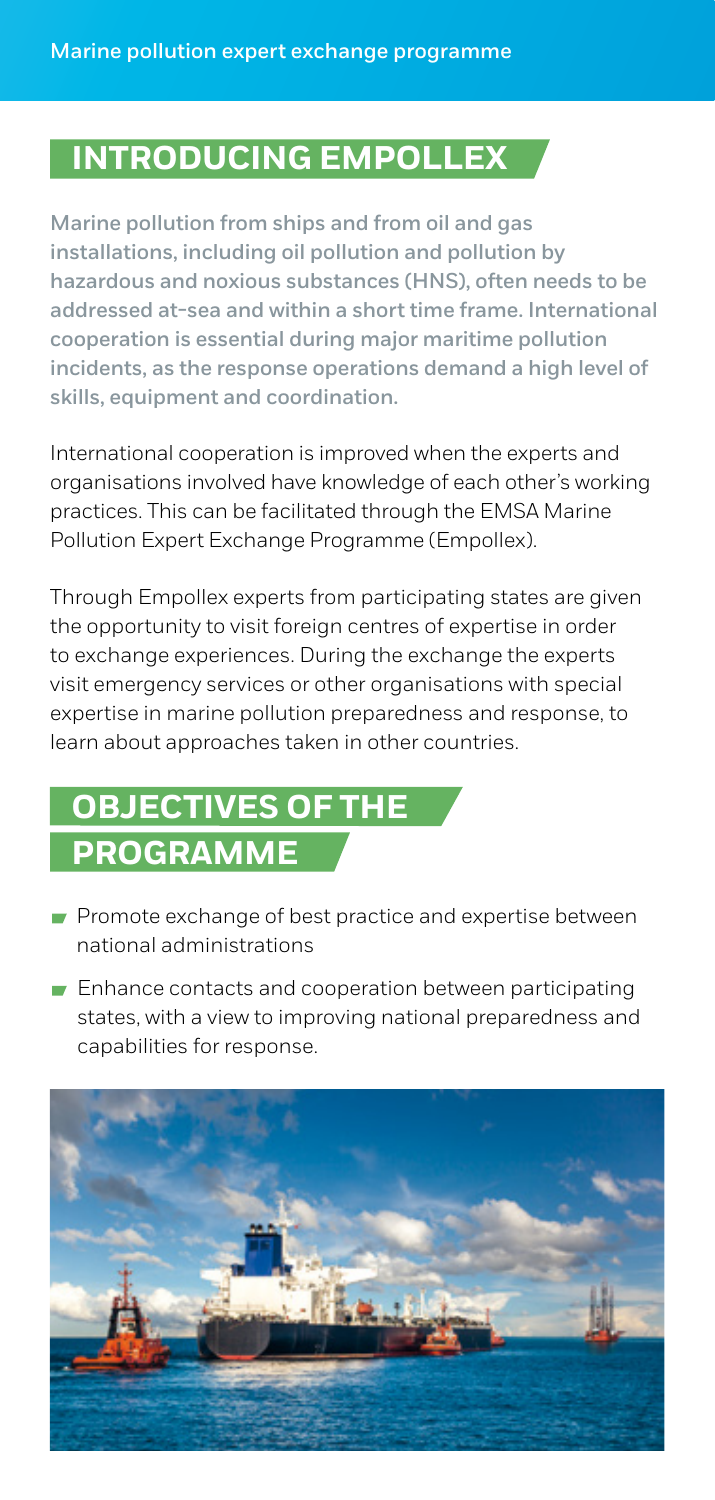

# **SCOPE OF PROGRAMME AND AREAS OF EXPERTISE**

The Empollex programme focusses on the exchange of experts in the field of at-sea pollution preparedness and response. There are five suggested thematic areas for an Empollex exchange:

#### Coordination and incident management

 $\blacksquare$  (inter)national coordination, decision-making, crisis management.

#### Technical expertise for response operations

response to pollution by oil or HNS at sea, aerial and satellite surveillance, response equipment and techniques.

#### Contingency and emergency planning

 $\blacksquare$  marine pollution contingency planning, preparedness and response aspects.

#### Legal and financial aspects

 $\blacksquare$  law enforcement and prosecution of deliberate marine pollution, claims, cost recovery.

#### Scientific and environmental expertise

 $\blacksquare$  environmental impact evaluation, remote sensing, mathematical modelling, monitoring and oil sample analysis.

The typical duration of an exchange is from a few days to one week, depending on the scope of the exchange and the host centre's availability.